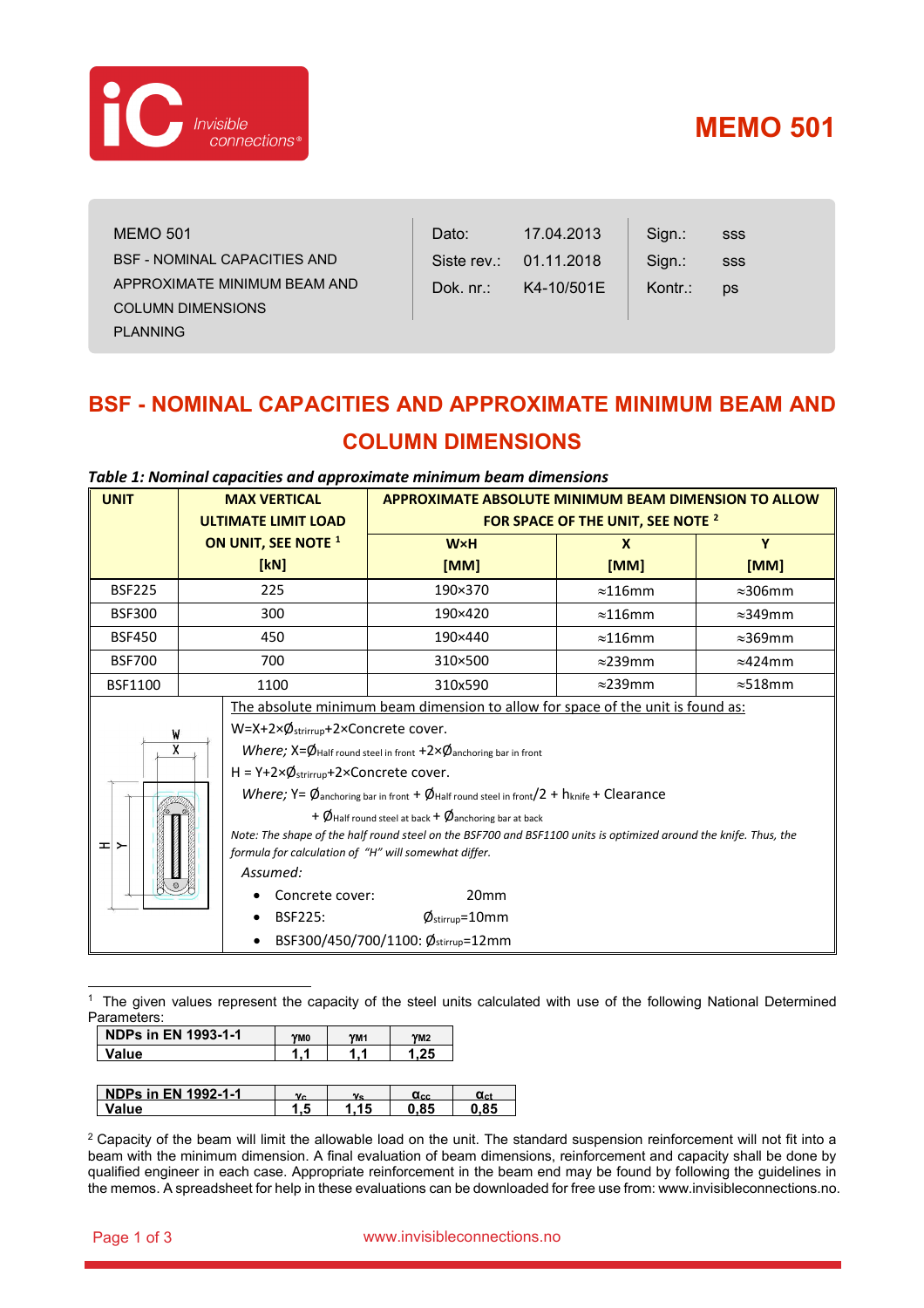

### *APPROXIMATE MINIMUM COLUMN DIMENSIONS*

#### *Table 2: Approximate minimum column dimensions*

| <b>UNIT</b>   | Z                                  | <b>APPROXIMATE ABSOLUTE MINIMUM COLUMN WIDTH TO ALLOW FOR</b>            |  |
|---------------|------------------------------------|--------------------------------------------------------------------------|--|
|               |                                    | <b>SPACE OF THE UNIT, SEE NOTE 3</b>                                     |  |
|               | [MM]                               | W                                                                        |  |
|               |                                    | [MM]                                                                     |  |
| <b>BSF225</b> | 100                                | 230                                                                      |  |
| <b>BSF300</b> | 100                                | 230                                                                      |  |
| <b>BSF450</b> | 140                                | 290                                                                      |  |
| <b>BSF700</b> | 150                                | 300                                                                      |  |
| BSF1100       | 250                                | 400                                                                      |  |
|               |                                    | The minimum column width (W) to allow for space of the unit is found as: |  |
|               |                                    | W=Z+2ר <sub>strirrup</sub> +2ר <sub>main</sub> +2×Concrete cover.        |  |
|               |                                    | Assumed:                                                                 |  |
|               |                                    | 20 <sub>mm</sub><br>Concrete cover:                                      |  |
|               | $\overline{\phantom{0}}$<br>$\geq$ | BSF225/300/450/700: Østirrup=10mm<br>$\bullet$                           |  |
|               |                                    | BSF1100:<br>$\phi_{\text{stirrup}}$ =12mm<br>$\bullet$                   |  |
|               |                                    | BSF225/300:<br>$\phi_{\text{main}}$ =25mm<br>$\bullet$                   |  |
|               |                                    | BSF450/700/1100:<br>$\phi_{\text{main}}$ =32mm                           |  |

<span id="page-1-0"></span><sup>&</sup>lt;sup>3</sup> The capacity of the column itself is not evaluated. The given values are only informative, as the size of the main reinforcement, stirrups and concrete cover will vary.